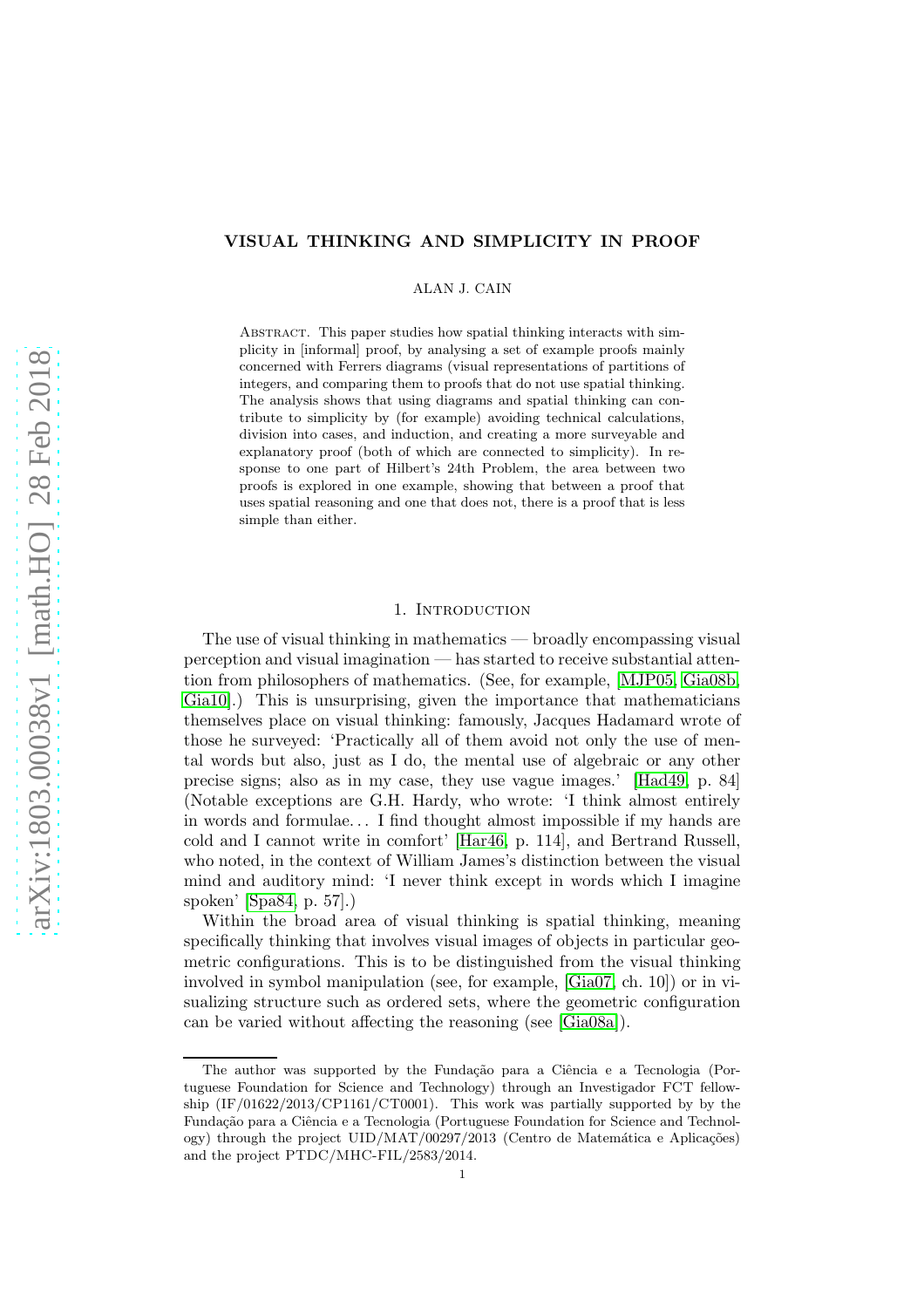#### 2 ALAN J. CAIN

The epistemological role of spatial thinking has been a particular focus of philosophers' attention. How can a particular diagram (which may only illustrate a special case) yield knowledge about a general case? (For a discussion, see [\[Dov02\]](#page-13-7).) If a proof requires spatial thinking, is one justified in accepting the theorem? Spatial thinking can be misleading, particularly (but not only) with regard to limits of infinite processes (see, for example,  $[Gia07, pp. 3ff.]).$  $[Gia07, pp. 3ff.]).$ 

This paper leaves aside the epistemological controversy and instead focusses on how spatial thinking interacts with simplicity in proof. The motivation includes two aspects of Hilbert's 24th Problem (see [\[Thi03\]](#page-14-1)): 'criteria of simplicity' and 'the area lying between the two routes'. Does spatial thinking contribute to simplicity? Many mathematicians seem to think so; witness the famous 'proofs without words' features in *Mathematics Maga*zine and The College Mathematics Journal and collected in [\[Nel93,](#page-13-8) [Nel00\]](#page-14-2). Gardner said of these that 'in many cases a dull proof can be supplemented by a geometric analogue so simple and beautiful that the truth of a theorem is almost seen at a single glance' [\[Gar99,](#page-13-9) ch. 16] (emphasis added). If so, in what ways does spatial thinking lead to gains in simplicity? And what can be said about the 'area lying between' two proofs that use and that do not use spatial thinking?

The approach is to examine carefully particular proofs that use spatial thinking (for brevity, henceforth 'spatial proofs') to see how the spatial thinking contributes to simplicity. All the proofs considered in this paper are informal proofs. Although diagrammatic formal systems have been developed (see, for example, [\[Mil01\]](#page-13-10)), most proofs that employ spatial thinking are informal. Furthermore, simplicity is a property that is more readily identified in informal proofs; as Iemhoff has noted, it seems difficult to determine the extent to which simplicity is preserved under formalization [\[Iem17,](#page-13-11) p. 147]. The main (but not sole) focus is what can broadly be called 'pebble diagrams': representing natural numbers using dots, or, as the Pythagoreans did, pebbles. (See [\[Bur20,](#page-12-0) pp. 100ff.] or [\[Bur72,](#page-12-1) p. 33] for historical background and sources.) Such diagrams are still used in modern mathematics, for instance in the guise of Ferrers diagrams of partitions [\(Section 4](#page-5-0) below). There are two reasons for this choice. First, with one exception, the theorems discussed do not require any spatial thinking to understand. Second, considering only proofs about discrete quantities may at least mitigate some of the concern about whether the proofs are legitimate, since these avoid situations where limits of infinite processes play a part. For comparison, proofs that do not use spatial thinking (for brevity, 'non-spatial proofs') are sometimes outlined insofar as necessary to compare them with the spatial proofs. (It is perhaps worth noting that Sylvester, author of the paper in which Ferrers diagrams were first published, declared himself perfectly satisfied by proofs that use them; he describes such a proof as 'so simple and instructive, that I am sure every logician will be delighted to meet with it here or elsewhere' [\[Syl04,](#page-14-3) p. 597]. Ferrers diagrams were suggested by Sylvester's correspondent Ferrers; see [\[Kim99\]](#page-13-12) for a discussion of the origin of the name.)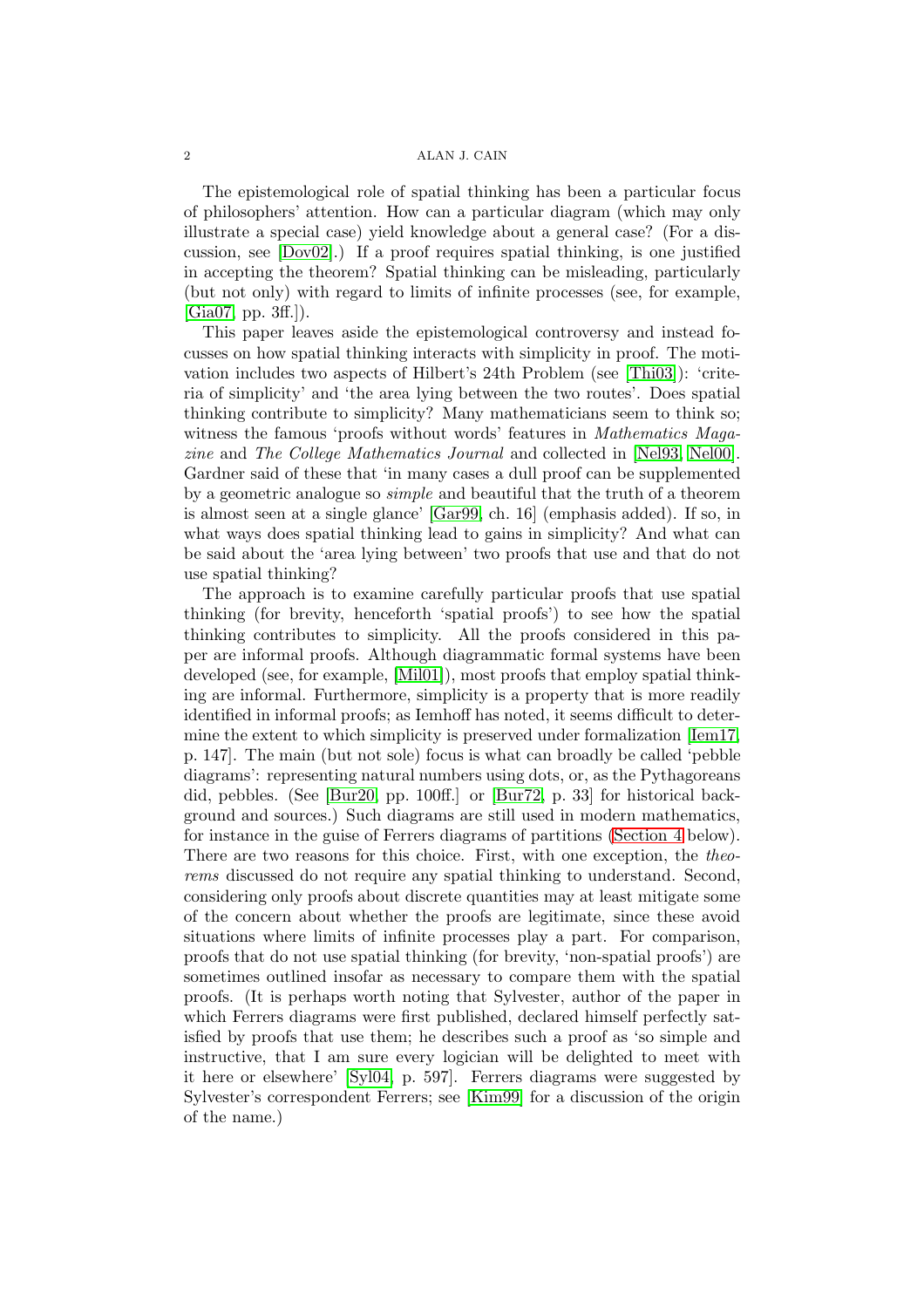Detlefsen [\[Det96,](#page-13-13) p. 87] distinguished *verificational* simplicity and *inven*tional simplicity of a proof: the former is the simplicity found by a reader who sets out to work through and check the proof; the latter is the simplicity involved in discovery of the proof in the first place. To this, one can add explanatorial simplicity: that is, the simplicity found by the reader who sets out to understand how the proof explains the theorem. The notion of explanation in mathematics, and how it compares with explanation in the natural sciences, is debated (see, for example, [\[Man01,](#page-13-14) [Zel13\]](#page-14-4)). In particular, there is disagreement over whether proofs that use induction are explanatory [\[HSS13,](#page-13-15) [Lan09\]](#page-13-16).

The examination of proofs here is concerned with verificational and explanatorial simplicity. Prima facie, from this perspective, a proof has greater simplicity if it avoids technical calculations, complicated notation, division into many cases, the use of technical results, 'deus-ex-machina auxiliary functions' [\[Tuc97,](#page-14-5) pp.239–240], or (given the debate over explanatoriness mentioned in the last paragraph) induction. Length has also been suggested as a criterion of simplicity; for instance by Thiele & Wos [\[TW02\]](#page-14-6) and Arara [\[Ara17\]](#page-12-2) (but see the countervailing views of of Iemhoff [\[Iem17\]](#page-13-11)), but consideration of length if avoided in what follows, because the difficulties of comparing lengths of proofs outside of the same formal system are multiplied when one considers comparing proof steps that use diagrams with those that do not.

## 2. Diagrams and spatial thinking

Before proceeding, it is important to distinguish between spatial thinking and using diagrams. On the one hand, a proof can use diagrams and not call upon spatial thinking. Standard examples would be 'diagram chasing' proofs of results using commutative diagrams (see, for instance, [\[ML98,](#page-13-17) Lemma VIII.4.1, pp. 202–203]). In such proofs, an element is 'chased' around a diagram of arrows between objects. These arrows represent morphisms, and alternative paths of arrows between different objects correspond to equal compositions of homomorphisms. But at no point is spatial thinking actually used: the diagram could be redrawn in a messy form (say, with arrows unnecessarily criss-crossing and objects scattered arbitrarily), or even be replaced with a list of equalities of compositions of homomorphisms and the proof could remain identical. Thus, while analyzing how diagrams of arrows can simplify proofs (which is the very starting point of category theory, according to Mac Lane [\[ML98,](#page-13-17) p. 1]), such analysis is beyond the scope of this paper.

On the other hand, a proof can involve spatial thinking and yet involve no actual diagram. An example is Gale's proof of the Hex Theorem, which shows that a game of Hex cannot end in a draw. A Hex board is usually a rhomboidal grid of hexagons (traditionally  $11 \times 11$ , but more generally  $n \times n$ or even  $n \times m$ , with sides of the rhombus alternately coloured black and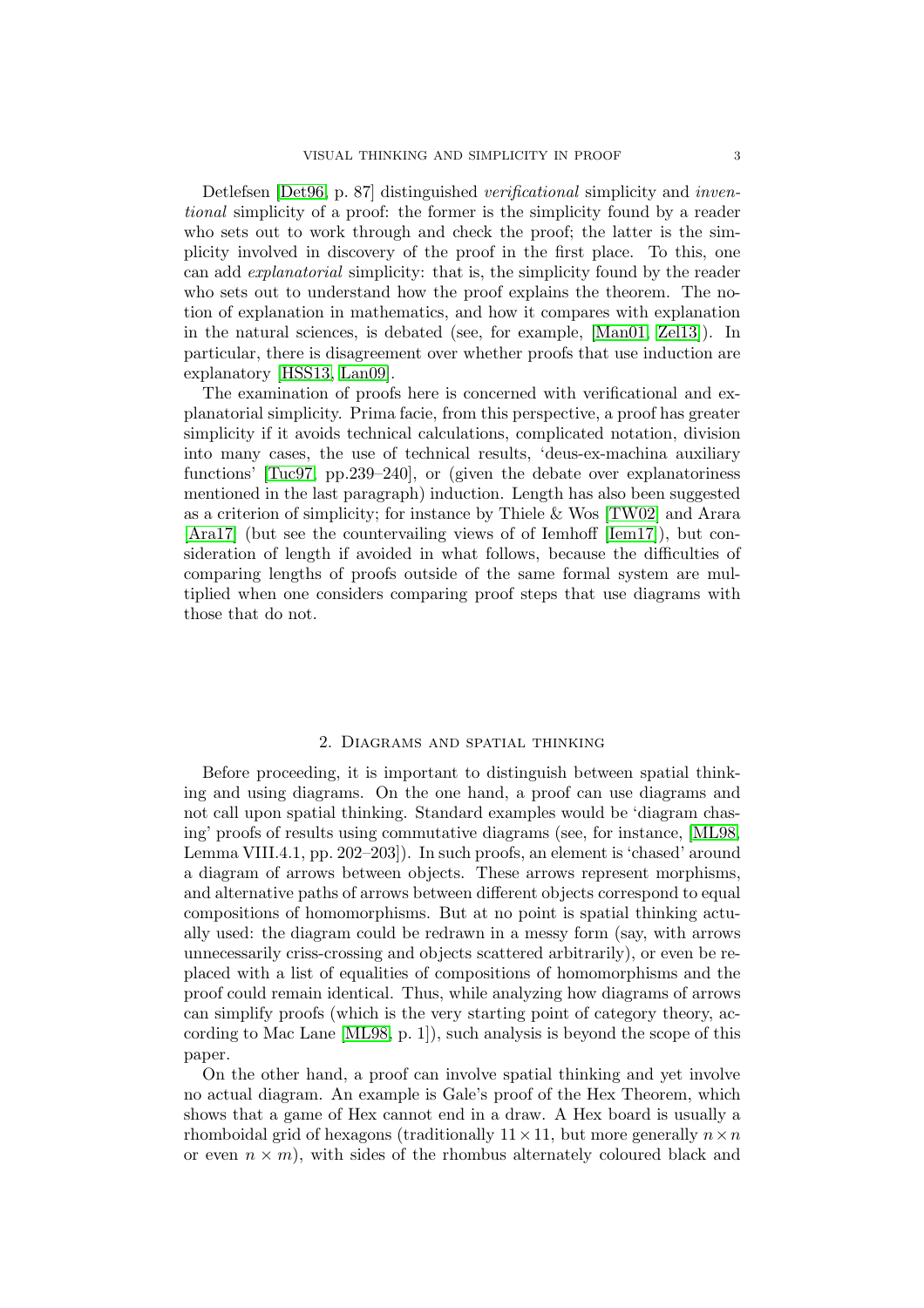white, like the following:



**Theorem** (Hex theorem). If evey hexagon on the board is coloured black or white, then there is a path of black hexagons linking the two black sides or a path of white hexagons linking the two white sides.

The following proof is due to Gale [\[Gal97,](#page-13-18) pp. 820–2], but is presented in a minimal form here:

Spatial proof. Define a path as follows. The path enters the board at the south, with the black side of the board on its left and white side of the board on its right. Inductively extend the path as so that there is always black on the left and white on the right: this is possible since whenever one reaches a junction of edges of hexagons, the hexagon or the part of the side of the board that lies directly ahead is either black (in which case the path turns right) or white (in which case the path turns left). The path thus defined does not intersect itself itself, since the first intersection would have to involve all three edges incident to a given point, at least one of which has the same colour on each side, which would contradict the path's definition. Since there are finitely many edges, the path must therefore exit the board at a join between the sides. The path always has black on the left and white on the right, so must exit either at the east (in which case the black hexagons on its left link the two black sides of the board) or the west (in which case the white hexagons on its right side link the two white sides of the board).  $\Box$ 

This proof involves no diagram, but it does appeal to spatial thinking, in particular when the reader must visualize the how the hexagons along one side of the path link the black or white sides. This appeal to spatial thinking has the merit of leading to a much simpler proof than the previously-known one, which invoked the Jordan Curve Theorem; see the discussion by Gale [\[Gal97,](#page-13-18) 820]. This is the first gain in simplicity supplied by spatial thinking: avoidance of invocation of technical results.

## 3. Spatial reasoning and induction

<span id="page-3-0"></span>One of the canonical examples of a 'proof without words' [\[Nel93,](#page-13-8) p. 60] and of the use of spatial thinking in proving a numerical result, is of the formula for the sum of the first  $n$  integers:

<span id="page-3-1"></span>.

**Theorem.** 
$$
\sum_{i=1}^{n} i = \frac{n^2}{2} + \frac{n}{2}
$$

Spatial proof.

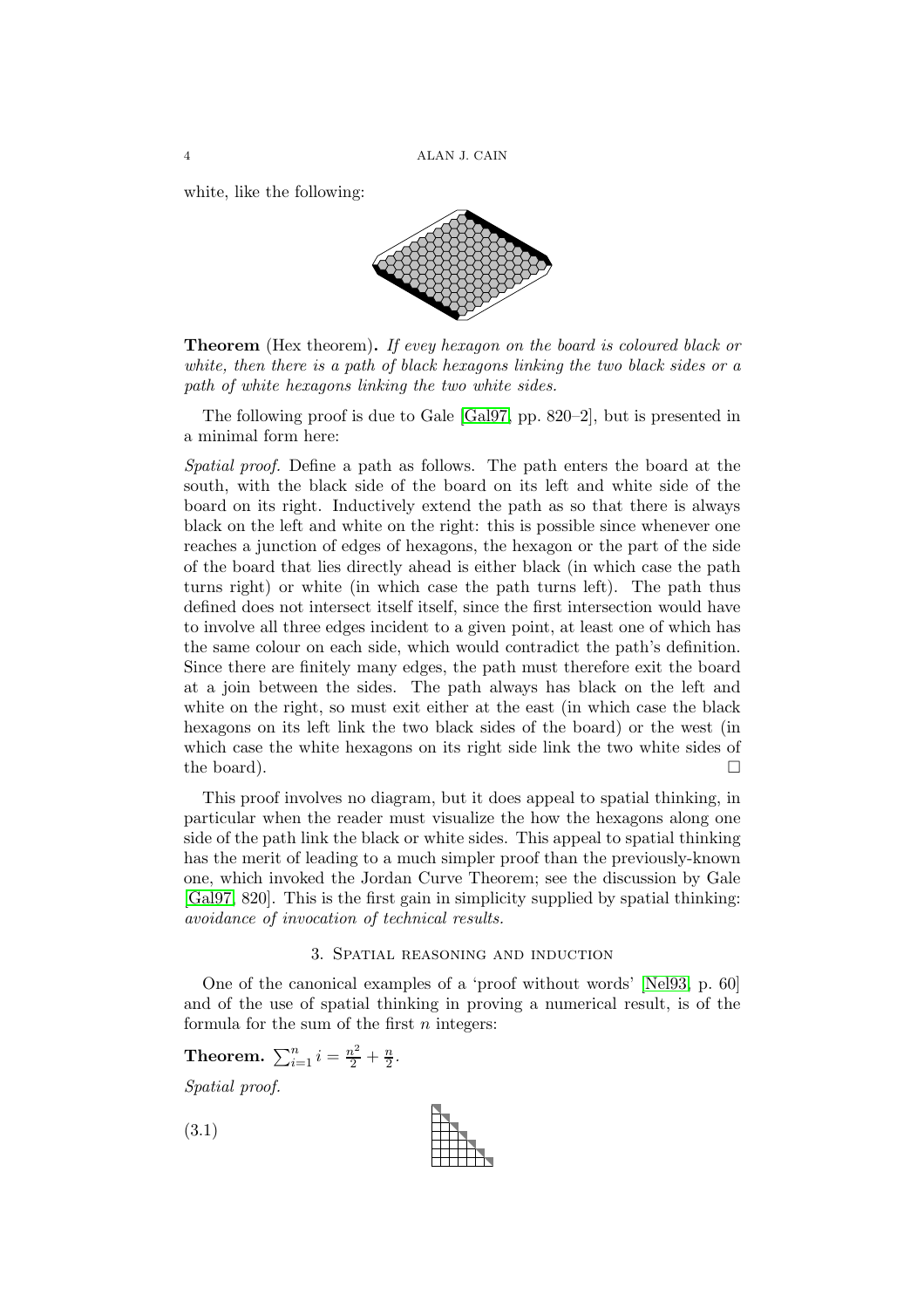Non-spatial proof, abbreviated. Proceed by induction on  $n$ :

Base of induction: 
$$
\sum_{i=1}^{1} i = 1 = \frac{1^2}{2} + \frac{1}{2}.
$$
  
Inductive hypothesis: 
$$
\sum_{i=1}^{n} i = \frac{n^2}{2} + \frac{n}{2}
$$
  
Inductive step: 
$$
\sum_{i=1}^{n+1} i = \left(\sum_{i=1}^{n} i\right) + (n+1)
$$

$$
= \frac{n^2}{2} + \frac{n}{2} + \frac{2n}{2} + \frac{2}{2}
$$

$$
= \frac{(n+1)^2}{2} + \frac{n+1}{2}.
$$

How does the spatial proof 'work'? Brown [\[Bro08,](#page-12-3) pp. 40–1] notes that mathematician and philosophers divided into two roughly equal groups. One group holds that the diagram encodes an induction, and is thus a legitimate proof. The other group holds that the diagram is a heuristic device that suggests an induction, and that it is this suggested induction that is a legitimate proof. Brown himself holds that there is no induction present, arguing that 'Some "pictures" . . . are windows to Plato's heaven' [\[Bro08,](#page-12-3) p. 40], or, less poetically but perhaps more accurately, that 'As telescopes help the unaided eye, so some diagrams are instruments . . . which help the unaided mind's eye.' [\[Bro08,](#page-12-3) p. 40]

Do these opposing views have implications of simplicity in proof? Let us accept that the picture supplies a valid proof, whether by encoding or suggesting an induction or by aiding the mind's eye. With this proviso, I think that few would disagree that the spatial proof is simpler than the inductive proof.

Let us consider first the possibility that the diagram encodes or suggests an induction. Chihara [\[Chi04,](#page-13-19) pp. 302–3] describes the thought-process that the diagram triggers. In abbreviated form, it is as follows: When one examines the diagram, one sees that to go from the *n*-th to the  $(n + 1)$ th row, one has to duplicate the n-th row and add another square, and so there are  $n + 1$  squares in the  $(n + 1)$ -th row. Thus, 'an intuitive version of mathematical induction' allows one to see that for any  $n$ , the number of squares in the *n*-th row will be *n*. Therefore calculating  $\sum_{i=1}^{n} i$  requires calculating the total number of squares in the diagram, which is  $n^2/2 + n/2$ , by the formula for the area of a triangle plus the number of squares supplied by the shaded half-squares.

One can view this thought-process as extracting an induction encoded in the diagram, or as constructing an induction suggested by it. Whichever view one holds not seem relevant for simplicity: the point is that if the proof is through an induction triggered by the diagram, it must be simpler than the induction in the non-spatial proof. Of course, the spatial proof does not require any notation and is simpler in that respect. But is it simpler in

 $\Box$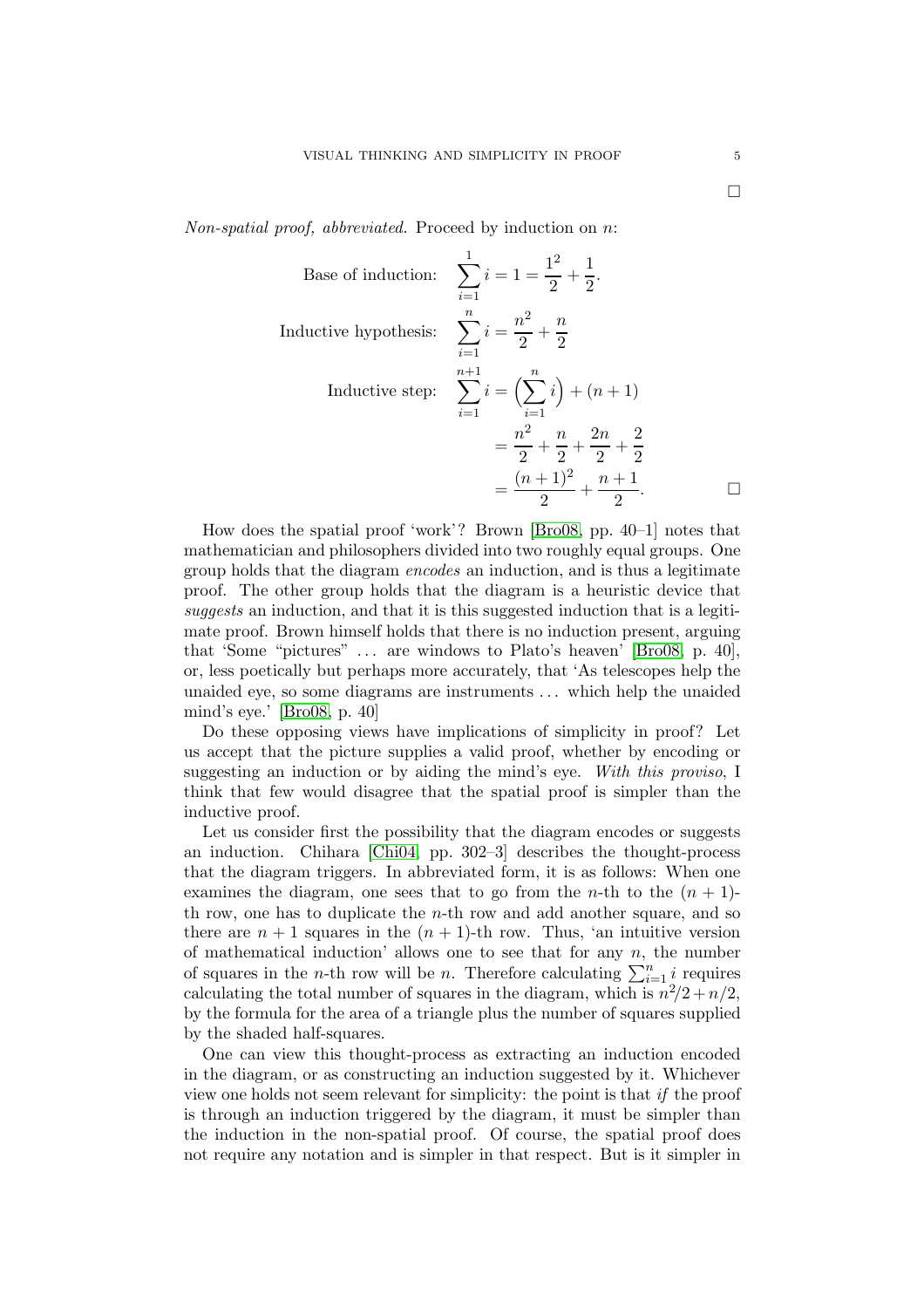#### 6 ALAN J. CAIN

some other way? Possibly the diagram serves to guide the reader through the induction in a way that is simpler than the non-spatial proof. But drawing this inference seems unwarranted, for the two inductions are fundamentally different, and end at different points. The induction in the non-spatial proof leads directly to the statement of the theorem. The induction triggered by the diagram shows that the 1 square plus 2 squares plus  $\dots$  plus n squares form what may be described as a 'step-triangular shape' of side  $n$ , which is a geometric statement, and it is from this geometric statement that the result is deduced.

Now return to the possibility suggested by Brown that the diagram aids the mind's eye, without any inductive process. In this case, I suggest that the thought-process is that one immediately perceives that the partially shaded squares form a diagonal, and that two conclusions follow from this immediately: the diagram is n squares wide and n squares high, the particular number  $n$  in the actual diagram never being noticed. Therefore the lengths of the rows are  $1, 2, \ldots, n$ . Calculating  $\sum_{i=1}^{n} i$  thus requires calculating the total number of squares in the diagram, which is  $n^2/2 + n/2$ , by the formula for the area of a triangle plus the number of squares supplied by the shaded half-squares, as in Chihara's description above. Since the particular number  $n$  in the diagram remained unnoticed, this holds for all  $n$ .

The simplicity here seems to arise from the fact that the perception of the diagonal is immediate and the conclusions from it are almost built into the geometric perception. That is, it is the absence of induction and its replacement with spatial thinking (or, if one prefers, the view of Plato's heaven) that makes the picture proof simpler.

In summary, this discussion has suggested several ways in which spatial reasoning leads to gains in simplicity: first, decreased complexity (or elimination) of notation; second, depending on the position one takes on the triggering of an induction, either an easier-to-understand induction or an avoidance of induction. However, it could be argued that in the 'noninductive' thought-process I described above there could be a hidden induction that a mathematically-trained reader can do 'without thinking' and that an untrained reader could intuit. A more convincing example of avoidance of induction will be considered in [Section 5](#page-7-0) below.

## 4. Definitions and inferences

<span id="page-5-0"></span>This section and the following ones consider spatial proofs involving partitions of numbers, using Ferrers diagrams. Only the background necessary for understanding the proofs below is recalled here; see [\[And76\]](#page-12-4) for further reading.

A partition of a natural number (that is, positive integer)  $n$  is a finite nonincreasing sequence of natural numbers  $\lambda = (\lambda_1, \lambda_2, \dots, \lambda_k)$  that sums to *n*; the  $\lambda_i$  are the *parts* of the partition. For example, a partition of 24 is  $(8, 6, 6, 3, 1)$ . A Ferrers diagram or Ferrers graph is a visual representation of such a partition as an array of dots, left-aligned, with the  $i$ -th row (counting from the top) containing  $\lambda_i$  dots. For example, the following Ferrers diagram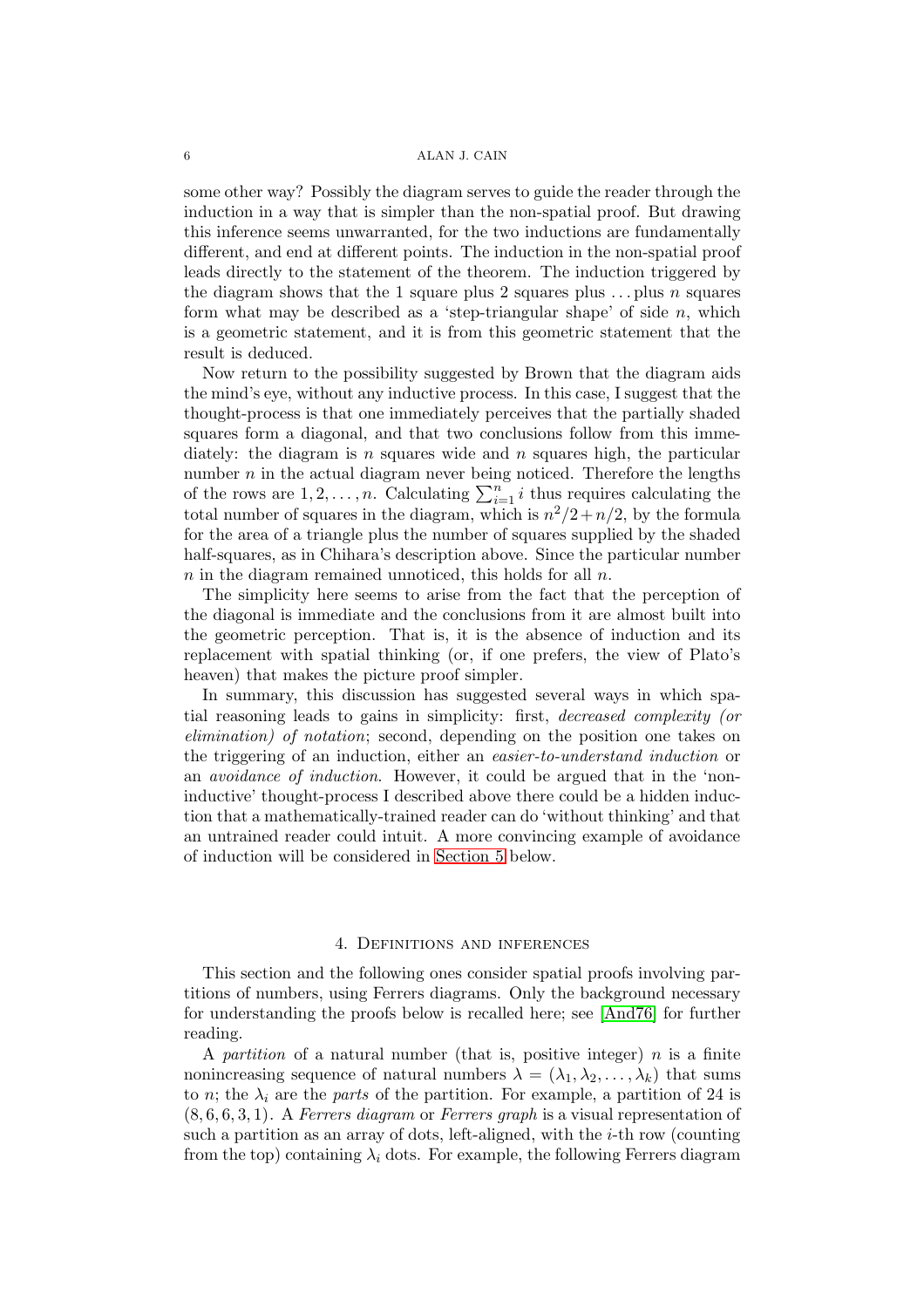represents the partition  $(8, 6, 6, 3, 1)$ :

Since a partition is a non-increasing sequence, the rows of a Ferrers diagram are non-increasing in length from top to bottom, and a left-aligned array of dots forms a Ferrers diagram (that is, represents a partition) precisely when this condition is satisfied.

Finite nonincreasing sequences of of natural numbers and Ferrers diagrams are thus alternative representations of partitions. As Starikova [\[Sta10\]](#page-14-7) has pointed out, alternative representations of mathematical objects can certainly ease the doing of mathematics, not just in proof, but in discovery and in formulation of new concepts.

A fundamental result in partition theory, due to Euler, is the following:

Theorem ([\[And76,](#page-12-4) Theorem 1.4]). The number of partitions of n with at most m parts equals the number of partitions of n in which no part exceeds  $m$ .

<span id="page-6-1"></span>Spatial proof. Reflect the Ferrers diagram of a partition along its main diagonal:



This gives a bijection between the two classes of partitions.  $\Box$ 

<span id="page-6-0"></span>This bijection could be defined non-spatially as

(4.2) 
$$
(\lambda_1, \lambda_2, ..., \lambda_k) \mapsto (\mu_1, \mu_2, ..., \mu_p), \quad \begin{cases} \text{where } \mu_i \text{ is the number} \\ \text{of } \lambda_j \text{ that are greater} \\ \text{than } i. \end{cases}
$$

However, this definition is less simple. First, the reader grasps the spatial definition 'reflecting along the diagonal' immediately, whereas one has to pause and think to understand [\(4.2\)](#page-6-0). Second, there are two inferences that are immediate from the spatial definition, but require some thought to deduce from [\(4.2\)](#page-6-0). The first inference is that the map is well-defined, in the sense that the image is a partition, and indeed a partition of the same natural number n. This is not difficult to prove from  $(4.2)$ , but is trivial from the spatial definition, since reflection preserves both the non-increasing lengths of lines and the total number of dots. The second inference is that the map is a bijection (and indeed an involution): trivial from the spatial definition, but requiring some work to prove from [\(4.2\)](#page-6-0).

This is another gain in simplicity from spatial reasoning: *simpler defini*tions of transformations using visual representations, and simpler inference of properties of those transformations (such as bijectivity). Notice that the particular choice of visual representation using Ferrers diagrams that enables the definition of the bijection using reflection in [\(4.1\)](#page-6-1). Different visual representations are possible, such as representing the partition  $(8, 6, 6, 3, 1)$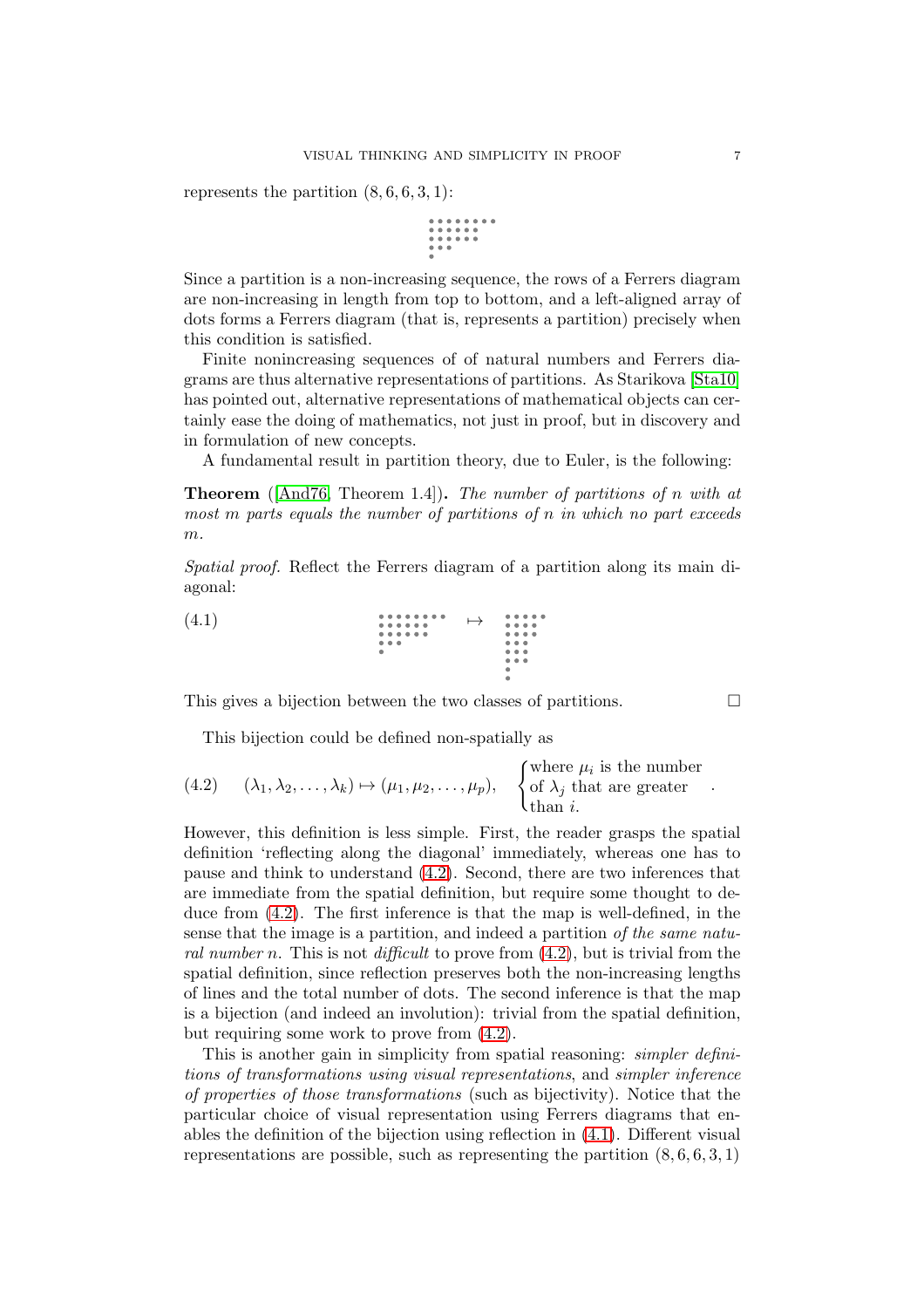

but none of these representations gives rise to such a simple definition of the bijection as  $(4.1)$ , nor to such simple inference of its properties.

## 5. Ferrers diagrams in a more spatial proof

<span id="page-7-0"></span>Let  $\ell, m, n \in \mathbb{N}$ . Let  $\xi_1 \xi_2 \cdots \xi_{\ell+m}$  be a permutation of  $1^{\ell}2^m$ . An *inversion* in this permutation is a pair  $(i, j)$  such that  $i < j$  and  $\xi_i = 2$  and  $\xi_j = 1$ . (That is, a symbol 1 after a symbol 2.) Let  $\text{Inv}(m,\ell;n)$  denote the set of permutations  $\xi_1 \xi_2 \cdots x_{\ell+m}$  of  $1^m 2^{\ell}$  that have exactly *n* inversions. Let  $P(m, \ell; n)$  denote the set of partitions of n into  $\ell$  parts, each at most m.

**Theorem** ([\[And76,](#page-12-4) Theorem 3.5]).  $|P(\ell,m;n)| = |\text{Inv}(\ell,m;n)|$ .

The following proof is a modified version of [\[And76,](#page-12-4) Proof of Theorem 3.5].

Spatial proof. The aim is to define an explicit bijection between the set of partitions  $P(m, \ell; n)$  and the set of permutations Inv $(m, \ell; n)$ .

Consider a partition of n with at most  $\ell$  parts, each at most m. Place an  $m \times \ell$  grid around its Ferrers diagram and 'wrap' the diagram with a path following the grid, as follows:

<span id="page-7-1"></span>

Trace the steps made by path through the grid starting at the upper-right and moving leftwards and downwards. If the path makes a downwards step, write 2. If it makes a leftward step, write 1. The resulting sequence contains m symbols 1 and  $\ell$  symbols 2, and so is a permutation of  $1^m 2^{\ell}$ .

Note that there is a one-to-one correspondence between dots of the Ferrers diagram and symbols 1 (leftward steps) after symbols 2 (downward steps):



So there are exactly  $n$  inversions in this permutation.

Since there is a one-to-one correspondence between partitions and paths, this defines a bijection between the permutations of  $1^m 2^{\ell}$  with exactly n inversions and the number of partitions of n with at most  $\ell$  parts, each of size at most m. This completes the proof.  $\Box$ 

as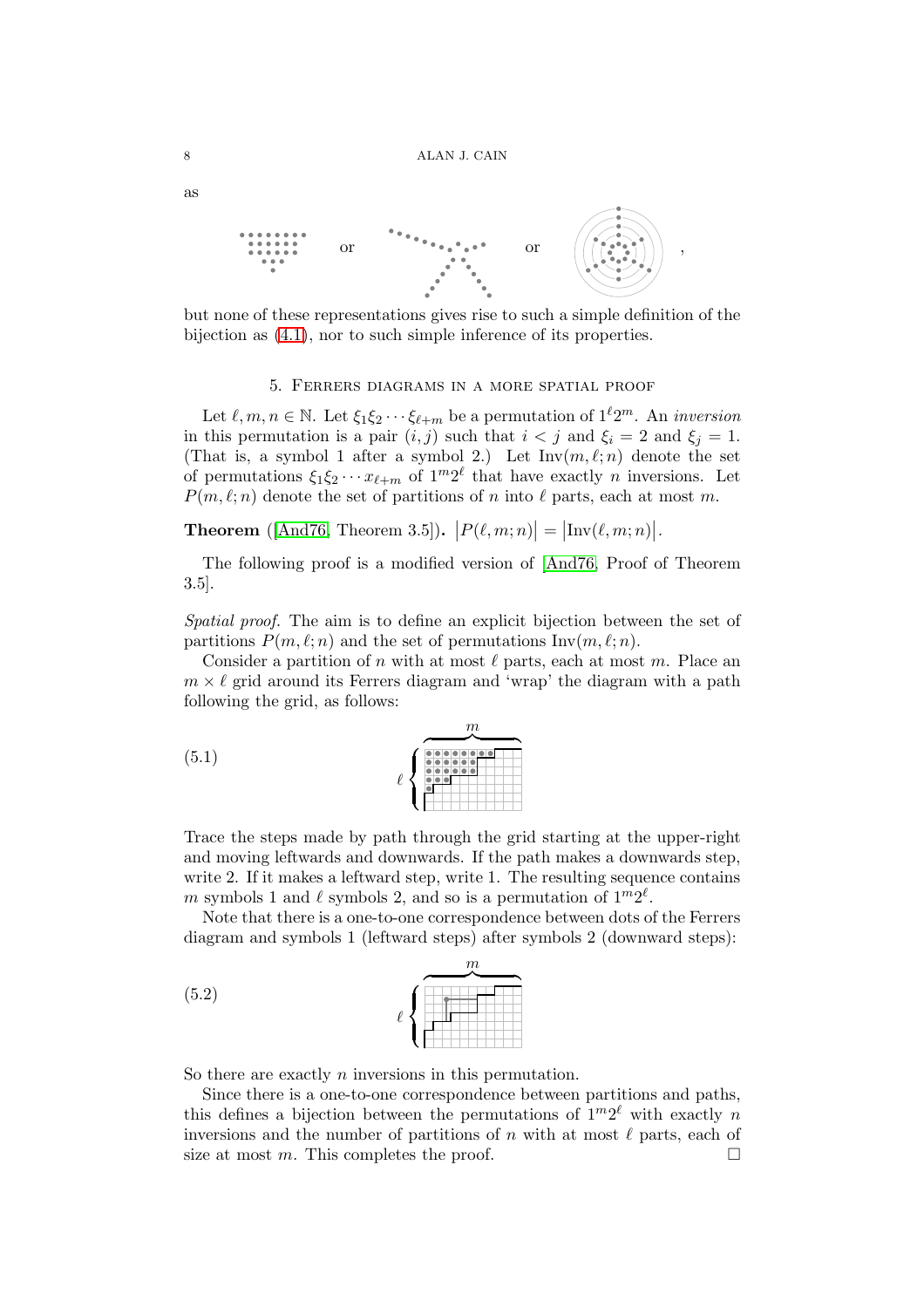# 5.1. Comparison of simplicity relative to a non-spatial proof. Spatial thinking is used at the following steps of the proof:

- (S1) The definition of the path that wraps a Ferrers diagram of the partition. (Note that the definition is incomplete without the diagram. In particular, the reader is expected to understand the meaning of 'wrap' directly from the diagram.)
- (S2) The definition of the sequence determined by the path, which uses the visual idea of travelling along the path, and of making leftward or downward steps.
- (S3) Deduction that this sequence is a permutation of  $1^m2^{\ell}$ , which is immediate from the correspondence of symbols 1 and 2 to (respectively) leftward and downward steps, and the horizontal and vertical distance that the path must cover.
- (S4) Deduction that there one-to-one correspondence between inversions in the permutation and points of  $n$ , which follows from the spatial arrangement of the dots in the Ferrers diagram.
- (S5) Deduction that there is a one-to-one correspondence between partitions and paths, which is immediate because the Ferrers diagram is seen to precisely fill the path, so that a path determines the corresponding Ferrers diagram and vice versa.

A non-spatial syntactic proof could proceed (in outline) as follows:

(N1) Definition of a map  $\phi$  taking partitions to sequences, given by

(5.3) 
$$
\phi(\lambda) = 1^{m-\lambda_1} 21^{\lambda_1-\lambda_2} 21^{\lambda_2-\lambda_3} 2 \cdots 1^{\lambda_{k-1}-\lambda_k} 21^{\lambda_k} 2^{\ell-k}.
$$

- <span id="page-8-0"></span>(N2) Deduction that  $\phi(\lambda)$  is a permutation of  $1^m 2^{\ell}$ , which requires an explicit calculation of the total number of symbols 1 and 2 in the sequence defined by [\(5.3\)](#page-8-0).
- (N3) Deduction that  $\phi(\lambda)$  contains exactly *n* inversions, which again requires an explicit calculation using the definition [\(5.3\)](#page-8-0).
- (N4) Deduction that there is a one-to-one correspondence between  $P(m, \ell; n)$ and  $Inv(m, \ell; n)$ :
	- (N4a) Proof of injectivity: given  $\phi(\lambda)$ , the tail of symbols 2 at the end determines  $k$ ; the string of symbols 1 immediately to the right of the k-th symbol 2 determines  $\lambda_k$ ; by induction, knowing  $\lambda_{i+1}$ , the string of symbols 1 immediately to the right of the *i*-th symbol 2 determines  $\lambda_i$ .
	- (N4b) Proving that the image of  $P(m, k; n)$  is Inv $(m, k; n)$ : a notationally messy argument producing a partition mapping onto a given permuation of  $1^m 2^{\ell}$  with *n* inversions.

Notice that there is a broad correspondence in overall structure between the given spatial proof and the non-spatial proof outlined above:

$$
\begin{aligned}\n\text{(S1)} \\
\text{(S2)}\n\end{aligned}\n\longleftrightarrow (N1), \qquad\n\text{(S3)} \longleftrightarrow (N2), \\
\text{(S4)} \longleftrightarrow (N3), \qquad\n\text{(S5)} \longleftrightarrow (N4)\n\begin{cases}\n(N4a) \\
(N4b)\n\end{cases}.
$$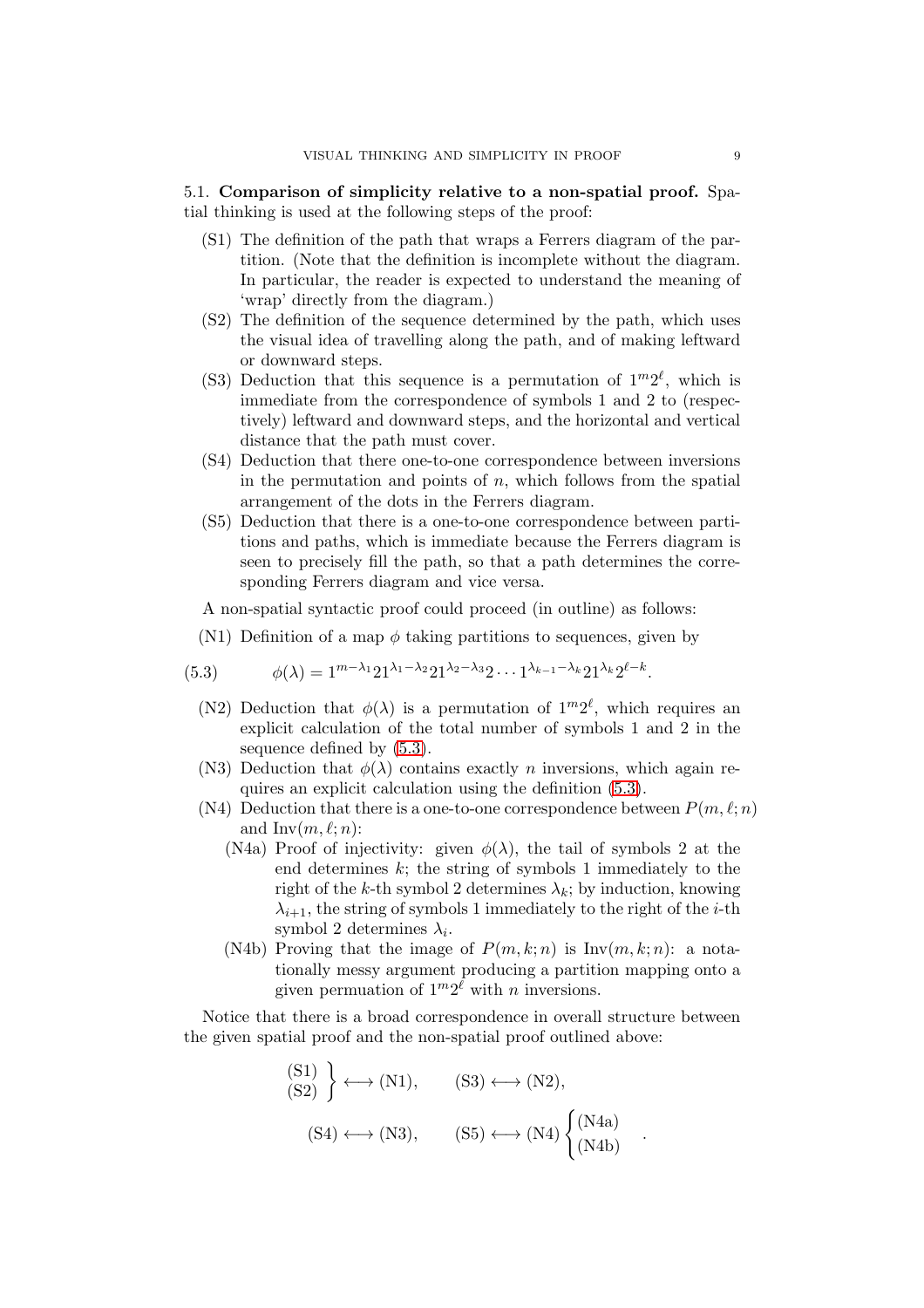#### 10 ALAN J. CAIN

Considered on this level of overall structure, therefore, there is little difference in the simplicity of the two proofs. However, within corresponding steps, there are major differences in simplicity. The definition (N1) is notationally less simple than  $(S1)–(S2)$ , and in particular in  $(N1)$  it has been necessary to introduce notation for a partition and its parts. Steps (S3) and  $(S4)$  seem simpler than  $(N2)$  and  $(N3)$ : the former are immediate on making certain visual observations, while the latter require explicit (though admittedly not difficult) calculations. Most importantly, step (S5) is simpler, again being immediate, but (N4) in particular uses an induction.

There seem to be two gains in simplicity from spatial thinking here:  $sim$ pler definitions of maps using visual representations, and simpler inference of properties of those maps. This is to be distinguished from the gains in simplicity related to transformations discussed in [Section 4.](#page-5-0) Here, there is greater simplicity even though the visual representation is being used to define, not another visual representation of [a mathematical object of] the same species, but a sequence.

The contrast between use of induction in step (N4) but nowhere in the visual proof requires further attention since, as discussed above in [Section 3,](#page-3-0) there is disagreement over whether the diagram [\(3.1\)](#page-3-1) triggers an induction (whether by encoding or suggestion). It is thus necessary to consider the possibility that, at least for some readers, [\(5.1\)](#page-7-1) triggers an induction.

There is an obvious contrast with [\(3.1\)](#page-3-1), because the increasing length of rows in  $(3.1)$  corresponds to the statement one wishes to deduce. That is, the visualization (of how additional rows increasing in length) parallels the induction (on the number of rows). There seems no such obvious correspondence in [\(5.1\)](#page-7-1). At this point, the proof considers the Ferrers diagram of a partition of n with at most  $\ell$  parts, each at most m. An induction on  $\ell$  and/or m corresponds to extending the grid to the right or downwards. Certainly, the reader is called upon to visualize an  $m \times \ell$  grid of for arbitrary  $\ell$  and  $m$ , but no conclusion is drawn directly from this in the way that the conclusion about lengths of rows is drawn in [\(5.1\)](#page-7-1). One could consider induction on n, or the number of parts, or on the lengths of the parts. But this would involve assuming the existence of a unique path wrapping around the Ferrers diagram and satisfying certain properties, then adding one or more squares and deducing the existence of a unique path wrapping aroung the diagram and satisfying certain other properties. (One hesitates to try to write down such an induction.) However, this seems very far from the spatial thinking of wrapping the Ferrers diagram. So this seems to be a rather more certain instance of spatial thinking leading to a gain in simplicity by avoidance of induction than the proof discussed in [Section 3.](#page-3-0)

Returning to the relative simplicity of the two proofs: the spatial proof is also simpler because it has greater unity: the definition of the path and all but one deduction step appeal to spatial thinking by calling on the same diagram. The remaining step deductive step appeals to spatial thinking about a second diagram that is very closely related to the first. Once could even combine the diagrams, but this requires using a diagram for (S1)– (S3) that contains information that is not relevant until (S4). This would arguably be a decrease in simplicity; it certainly seems to be a decrease in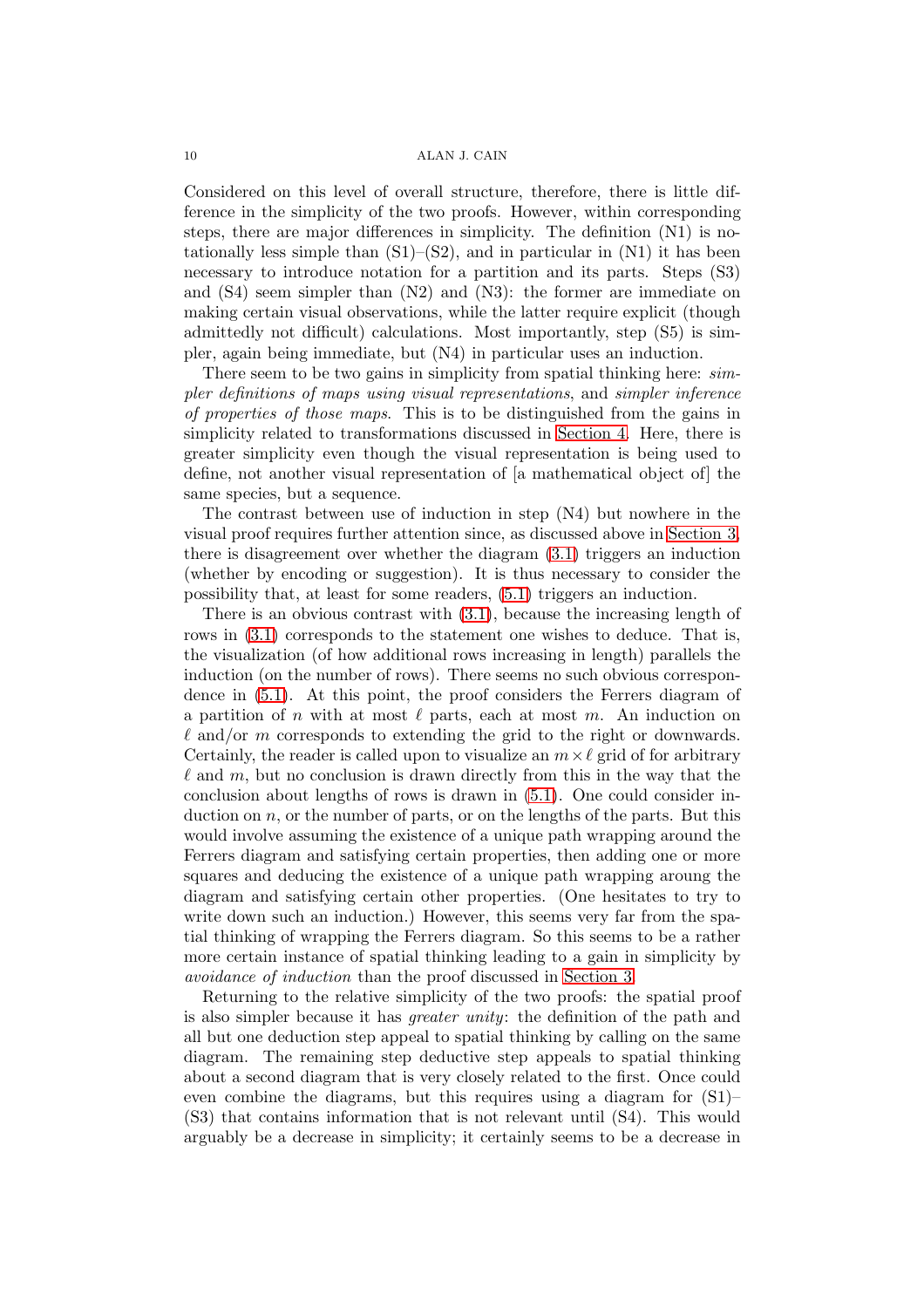elegance. This increased unity is perhaps linked with better surveyability of the proof: the unity increases the ease with which '[t]he mathematician surveys the proof in its entirety and thereby comes to know the conclusion' [\[Tym79,](#page-14-8) p. 59] (emphasis in original).

5.2. Between the proofs. In (S1), the path is defined by example. One could avoid this and use an explicit definition:

(T1) For the partition  $\lambda = (\lambda_1, \ldots, \lambda_k)$  the path is the map  $\pi_{\lambda} : [0, 1] \rightarrow$  $\mathbb{R}^2$  defined by...,

giving explicit coordinates for the images of each point  $\pi_{\lambda}(t)$ . This still defines the path as an object in the Euclidean plane, but without requiring spatial thinking of the reader. (Although many readers would doubtless try to visualize the definition.) Is (T1) more or less simple than (S1)? On the one hand, (T1) has introduced a new concept, in the form of an explicit coordinate system; on the other hand, it has eliminated a concept, in the form of the Ferrers diagram.

There could conceivably be many proofs beginning with (T1): here only one is considered. Suppose the next steps are:

(T2) Definition of a sequence from the path  $\pi_{\lambda}$ .

(T3) Deduction of what the sequence is in terms of  $\lambda$ .

The conclusion of (T3) would be [\(5.3\)](#page-8-0); the proof could then proceed via  $(N2)$ – $(N4)$ . Now,  $(T1)$  was an attempt to explicitly define the path used in (S1) without using spatial thinking. Thus the proof  $(T1)$ – $(T3)$ ,  $(N2)$ – $(N4)$ can be thought of as between the spatial proof  $(S1)$ – $(S5)$  and the non-spatial proof  $(N1)–(N4)$ . However, it is certainly less simple than either the spatial or the non-spatial proofs. It shares the explicit calculations and induction of the non-spatial proof, and yet it uses the path  $\pi_{\lambda}$  to do what (N1) does by definition.

Thus a naïve attempt to 'de-spatialize' the original spatial proof may result in a decrease in simplicity, even if there is another non-spatial proof that is of greater simplicity in than the resulting 'de-spatialized' one. (Of course, in this particular case, a hypothetical mathematician who had formulated (T1)–(T3) would doubtless notice that all mention of the paths  $\pi_{\lambda}$  could be eliminated and would obtain the non-spatial proof (N1)–(N4).)

## 6. Spatial thinking and exhaustion of cases

Euler's pentagonal number theorem is the following identity:

## Theorem.

$$
\prod_{m=1}^{\infty} (1-x^m) = 1 + \sum_{n=0}^{\infty} c_n x^n, \quad where \ c_n = \begin{cases} 0 & \text{if } n \neq k(3k \pm 1)/2, \\ (-1)^k & \text{if } n = k(3k \pm 1)/2, \end{cases}
$$

It is related to partitions because it can be shown that  $c_n = p_e(n) - p_o(n)$ , where  $p_e(n)$  and  $p_o(n)$  are, respectively, the numbers of partitions of n into an even number and into an odd number of unequal parts. The combinatorial proof by Franklin [\[Fra81\]](#page-13-20), as explained by Hardy [\[Har40,](#page-13-21) § 6.2] and Hardy & Wright [\[HW08,](#page-13-22) § 19.11], uses transformations of Ferrers diagrams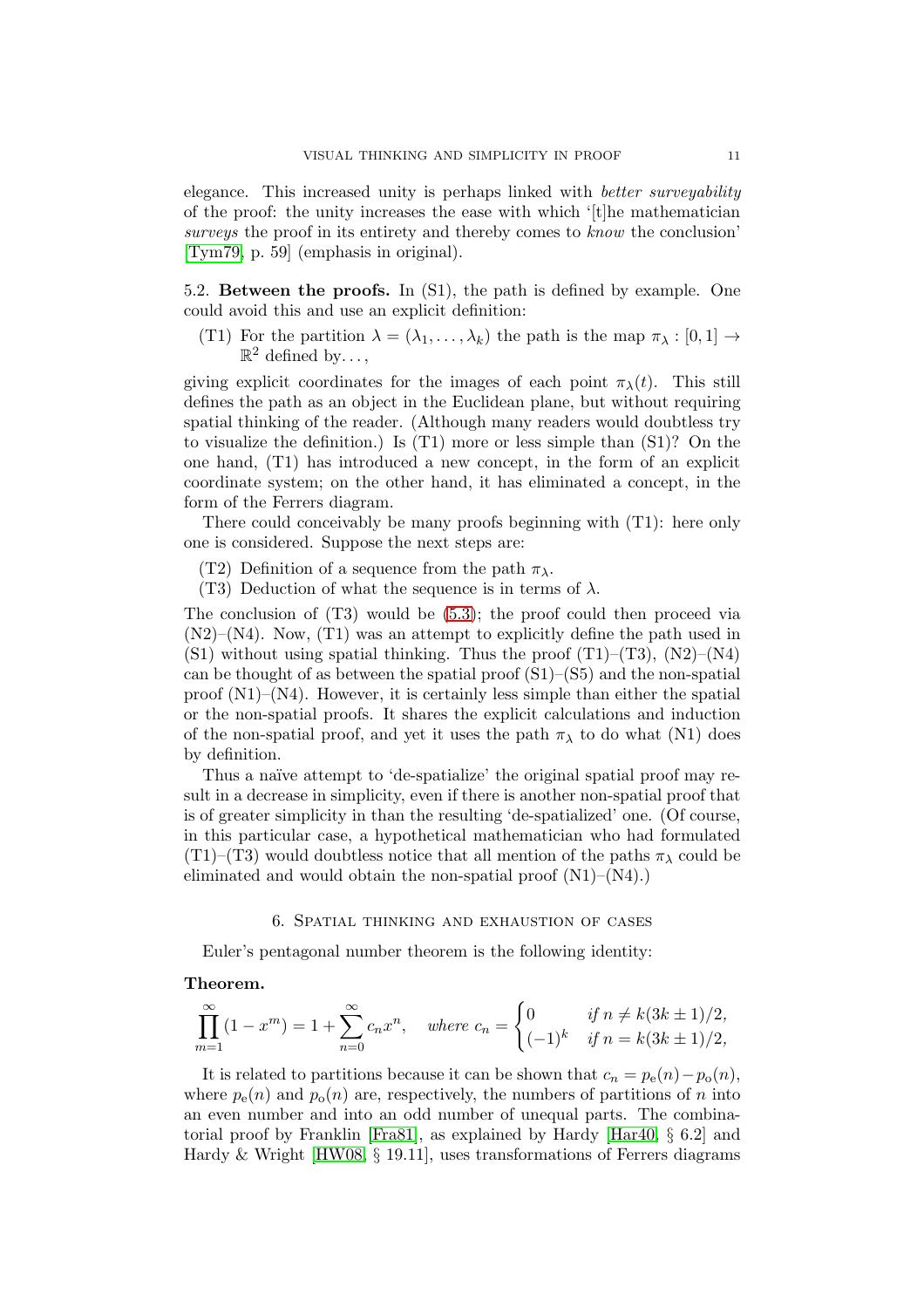establish a near-correspondence between partitions of  $n$  into an even number and into an odd number of unequal parts, with exactly correspondence or an excess of one partition of each type giving rise to the cases where  $p_e(n) - p_o(n)$  is 0, 1, or -1.

Spatial proof, key steps only. Define the base to be the bottommost row of the diagram, and define the slope to be the longest line of dot starting at the top-rightmost and moving towards the bottom-left, as in the following diagram:

$$
\begin{array}{c}\n \bullet \bullet \bullet \bullet \bullet \bullet \bullet \bullet \bullet \bullet \bullet \\
 \bullet \bullet \bullet \bullet \bullet \bullet \\
 \bullet \bullet \bullet \bullet \\
 \bullet \bullet \bullet \bullet\n \end{array}
$$
 slope

Define partial transformations O and  $\Omega$  by (respectively) moving the base to lie parallel to the slope, provided this the result is a Ferrers diagram with unequal parts, and moving the slope to form a new base, provided that the result is a Ferrers diagram with unequal parts:

O : 7→ ; Ω : 7→ .

Clearly O and  $\Omega$  are mutually inverse and so are partial bijections. The key to the proof is establishing that one of  $O$  or  $\Omega$  is defined except when the base and the slope meet and when the lengths of the base and slope are equal or when the length of the base exceeds the length of the slope by 1:

$$
\begin{array}{c}\n\text{(6.1)}\\
\text{...}\\
\text{...}\\
\text{...}\\
\text{...}\\
\text{...}\\
\text{...}\\
\text{...}\\
\text{...}\\
\text{...}\\
\text{...}\\
\text{...}\\
\text{...}\\
\text{...}\\
\text{...}\\
\text{...}\\
\text{...}\\
\text{...}\\
\text{...}\\
\text{...}\\
\text{...}\\
\text{...}\\
\text{...}\\
\text{...}\\
\text{...}\\
\text{...}\\
\text{...}\\
\text{...}\\
\text{...}\\
\text{...}\\
\text{...}\\
\text{...}\\
\text{...}\\
\text{...}\\
\text{...}\\
\text{...}\\
\text{...}\\
\text{...}\\
\text{...}\\
\text{...}\\
\text{...}\\
\text{...}\\
\text{...}\\
\text{...}\\
\text{...}\\
\text{...}\\
\text{...}\\
\text{...}\\
\text{...}\\
\text{...}\\
\text{...}\\
\text{...}\\
\text{...}\\
\text{...}\\
\text{...}\\
\text{...}\\
\text{...}\\
\text{...}\\
\text{...}\\
\text{...}\\
\text{...}\\
\text{...}\\
\text{...}\\
\text{...}\\
\text{...}\\
\text{...}\\
\text{...}\\
\text{...}\\
\text{...}\\
\text{...}\\
\text{...}\\
\text{...}\\
\text{...}\\
\text{...}\\
\text{...}\\
\text{...}\\
\text{...}\\
\text{...}\\
\text{...}\\
\text{...}\\
\text{...}\\
\text{...}\\
\text{...}\\
\text{...}\\
\text{...}\\
\text{...}\\
\text{...}\\
\text{...}\\
\text{...}\\
\text{...}\\
\text{...}\\
\text{...}\\
\text{...}\\
\text{...}\\
\text{...}\\
\text{...}\\
\text{...}\\
\text{...}\\
\text{...}\\
\text{...}\\
\text{...}\\
\text{...}\\
\text{...}\\
\text{...}\\
\text{...}\\
\text{...}\\
\text{...}\\
\text{...}\\
\text{...}\\
\text{...}\\
\text{...}\\
\text{...}\\
\text{...}\\
\text{...}\\
\text{...}\\
\text{...}\\
\text{...}\\
\text{...}\\
\text{...}\\
\text{...}\\
\text{...}\\
\text{...}\\
\text{...}\\
\text{...}\\
\text{...}\\
$$

since it is precisely in these cases that for both  $O$  and  $\Omega$ , attempting the transformations yields a configuration of dots that does not form a Ferrers diagram with unequal parts.

The proof concludes by showing that  $n = k(3k \pm 1)/2$ , with an excess of one partition of odd or even type depending on the parity of k.  $\Box$ 

Here, the key role played by spatial thinking is in realizing that  $O$  or  $\Omega$  is defined, except in the specified cases. It is unnecessary to introduce notation or explicitly enumerate the cases for lengths of the base and slope. That is, spatial reasoning allows *simpler exhaustion of cases*. Further, it is spatial thinking that makes it possible to use the condition 'provided that the result is a Ferrers diagram with unequal parts'. Giving a non-spatial definition of the partial transformations O and  $\Omega$  would require first defining the length of the base and the slope of a partition  $\lambda = (\lambda_1, \ldots, \lambda_k)$  with unequal parts: the former is just  $\lambda_k$ , but the length of the slope is the maximum i such that  $i \leq k$  and  $\lambda_1, \ldots, \lambda_i$  is a sequence of consecutive decreasing natural numbers. Then the map O would be defined when  $\lambda_k$  is less than this i. That is, preliminary technical definitions would be required before the map O can be defined. Thus we have an even stronger instance of how spatial thinking can allow a simpler definition of a [partial] transformation, as discussed in [Sections 4](#page-5-0) above. Here there a greater contrast between the simplicity of the spatial and non-spatial definitions, even though the transformation itself is more complicated than [\(4.1\)](#page-6-1).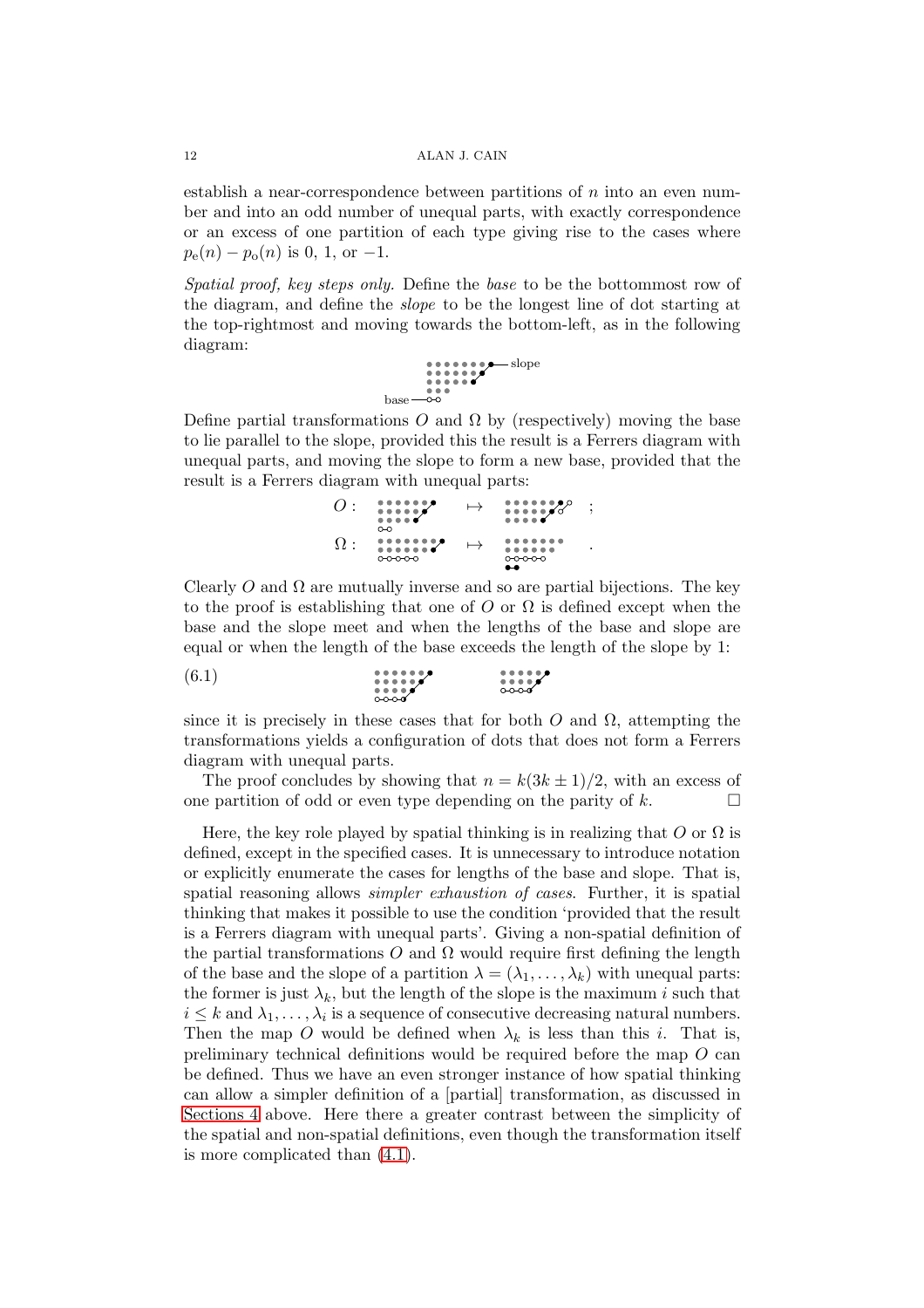(In his original proof, Franklin [\[Fra81,](#page-13-20) pp. 448–9] does not attempt a general definition, but only describes in text the transformation  $O$  when the base contains 1, 2, or 3 elements, and remarks that this can be extended step by step to all partitions, excepting those 'in which the indicated process is not applicable' [\[Fra81,](#page-13-20) p. 449 (my translation)]. Since Franklin does not give the conditions under which the transformation  $O$  is defined, even without proof, I suspect that his text is actually describing a process that he was visualizing using Ferrers diagrams or some similar representation. Ferrers diagrams were first published by Sylvester in 1853 [\[Syl04\]](#page-14-3). Franklin's proof was published in 1881, so it is likely he was acquainted with Ferrers diagrams. Furthermore, Sylvester [\[Syl04,](#page-14-3) p. 597] speculates that Euler used used Ferrers diagrams, so the idea may have been 'in the air' for much longer. However, this is no more than a suspicion.)

### 7. Spatial thinking, purity, and simplicity

Arara [\[Ara17,](#page-12-2) pp. 209-211] has pointed out that, in many instances, impure proofs are held to have greater simplicity. Impure proofs are those that establish a theorem by calling upon a different area of mathematics: for example, Dirichlet's theorem that for any coprime natural numbers a and d there are infinitely many primes of the form  $a + nd$ , a result whose statement is part of elementary number theory, was first proved by analysis. (For an overview of the notion of purity in proof, see [\[Det08\]](#page-13-23).) In the examples concerning partitions above, there certainly seems to impurity, although perhaps of a slightly different form: it is not another area of mathematics that is called upon, but rather 'pre-mathematical' spatial thinking.

Dedekind was partly motivated to develop the theory of what are now called Dedekind cuts to show that analytical theorems could be re-expressed as theorems about natural numbers [\[Ste88,](#page-14-9) § V], which would alleviate the epistemological concerns of impurity in proof (which go back to Aristotle's 'metábasis eis állo génos'). Similarly, as discussed above, the proofs using Ferrers diagrams could be re-expressed in non-spatial terms. But, as shown, this change would immensely decrease the simplicity. Ferrers diagrams are more than simply another form of notation like a sequence  $(\lambda_1, \ldots, \lambda_k)$ . They are more than just a book-keeping device. They are a vehicle that enables spatial thinking about partitions, and it is this spatial thinking that yields the simpler proofs.

### **REFERENCES**

- <span id="page-12-4"></span>[And76] G. E. Andrews. *The Theory of Partitions*. No. 2 in *Encyclopedia of Mathematics and its Applications*. Addison-Wesley, Reading, MA, 1976.
- <span id="page-12-2"></span>[Ara17] A. Arana. 'On the Alleged Simplicity of Impure Proof'. In R. Kossak & P. Ording, eds, *Simplicity: Ideals of Practice in Mathematics and the Arts*, Mathematics, Culture, and the Arts, pp. 207–226. Springer, 2017.
- <span id="page-12-3"></span>[Bro08] J. R. Brown. *Philosophy of Mathematics: A Contemporary Introduction to the World of Proofs and Pictures*. Routledge Contemporary Introductions to Philosophy. Routledge, 2nd edition, 2008.
- <span id="page-12-0"></span>[Bur20] J. Burnet. *Early Greek Philosophy*. A. & C. Black, London, 3rd edition, 1920.
- <span id="page-12-1"></span>[Bur72] W. Burkert. *Lore and Science in Ancient Pythagoreanism*. Harvard University Press, Cambridge, MA, 1972.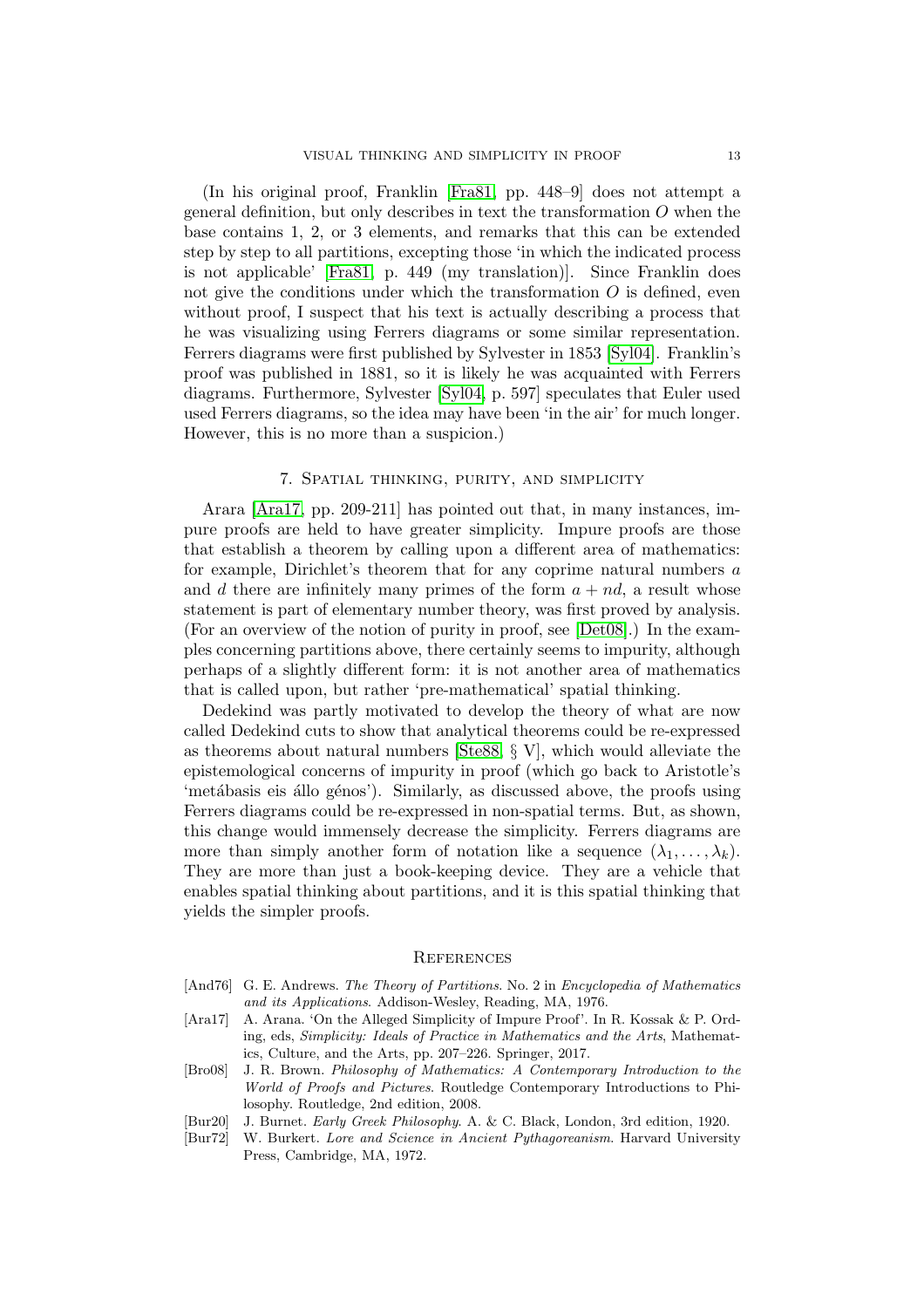- <span id="page-13-19"></span>[Chi04] C. S. Chihara. *A Structural Account of Mathematics*. Clarendon Press, Oxford, 2004.
- <span id="page-13-13"></span>[Det96] M. Detlefsen. 'Philosophy of mathematics in the twentieth century'. In S. G. Shanker, ed., *Routledge History of Philosophy: Philosophy of Science, Logic and Mathematics in the 20th Century*, vol. 9, chapter 2, pp. 50–123. Routledge, London and New York, 1996.
- <span id="page-13-23"></span>[Det08] M. Detlefsen. 'Purity as an Ideal of Proof'. In P. Mancosu, ed., *The Philosophy of Mathematical Practice*, chapter 7, pp. 179–197. Oxford University Press, 2008. doi: [10.1093/acprof:oso/9780199296453.003.0008.](http://dx.doi.org/10.1093/acprof:oso/9780199296453.003.0008)
- <span id="page-13-7"></span>[Dov02] I. Dove. 'Can pictures prove?'. *Logique & Analyse*, 45, no. 179-180 (2002), pp. 309–340.
- <span id="page-13-20"></span>[Fra81] F. Franklin. 'Sur le développement du produit infini  $(1 - x)(1 - y)$  $(x^2)(1-x^3)(1-x^4)\cdots$ . *Comptes Rendus*, 92 (1881), pp. 448–450. URL: <http://gallica.bnf.fr/ark:/12148/bpt6k7351t/f447.image>.
- <span id="page-13-18"></span>[Gal97] D. Gale. 'The Game of Hex and the Brouwer Fixed-Point Theorem'. *The American Mathematical Monthly*, 86, no. 10 (1997), pp. 818–827. URL: <http://www.jstor.org/stable/2320146>.
- <span id="page-13-9"></span>[Gar99] M. Gardner. *Knotted Doughnuts and Other Mathematical Entertainments*. No. 11 in *Mathematical Games*. Freeman, New York, 1999.
- <span id="page-13-5"></span>[Gia07] M. Giaquinto. *Visual Thinking in Mathematics: An Epistemological Study*. Oxford University Press, 2007.
- <span id="page-13-6"></span>[Gia08a] M. Giaquinto. 'Cognition of Structure'. In P. Mancosu, ed., *The Philosophy of Mathematical Practice*, chapter 2, pp. 43–64. Oxford University Press, 2008.
- <span id="page-13-1"></span>[Gia08b] M. Giaquinto. 'Visualizing in Mathematics'. In P. Mancosu, ed., *The Philosophy of Mathematical Practice*, chapter 1, pp. 22–42. Oxford University Press, 2008. doi: [10.1093/acprof:oso/9780199296453.001.0001.](http://dx.doi.org/10.1093/acprof:oso/9780199296453.001.0001)
- <span id="page-13-2"></span>[Gia10] V. Giardino. 'Intuition and visualization in mathematical problem solving'. *Topoi*, 29, no. 1 (2010), pp. 29-39. DOI: [10.1007/s11245-009-9064-5.](http://dx.doi.org/10.1007/s11245-009-9064-5)
- <span id="page-13-3"></span>[Had49] J. Hadamard. *An Essay on the Psychology of Invention in the Mathematical Field*. Princeton University Press, enlarged edition edition, 1949.
- <span id="page-13-21"></span>[Har40] G. Hardy. *Ramanujan: Twelve Lectures on Subjects Suggested by His Life and Work*. Cambridge University Press, 1940.
- <span id="page-13-4"></span>[Har46] G. Hardy. 'Review of: The Psychology of Invention in the Mathematical Field by J. Hadamard'. *The Mathematical Gazette*, 30, no. 289 (1946), pp. 111–115. doi: [10.2307/3608500.](http://dx.doi.org/10.2307/3608500)
- <span id="page-13-15"></span>[HSS13] M. Hoeltje, B. Schnieder, & A. Steinberg. 'Explanation by induction?'. *Synthese*, 190, no. 3 (2013), pp. 509-524. DOI: [10.1007/s11229-011-0045-z.](http://dx.doi.org/10.1007/s11229-011-0045-z)
- <span id="page-13-22"></span>[HW08] G. Hardy & E. Wright. *An Introduction to the Theory of Numbers*. Oxford University Press, 6th edition, 2008.
- <span id="page-13-11"></span>[Iem17] R. Iemhoff. 'Remarks on Simple Proofs'. In R. Kossak & P. Ording, eds, *Simplicity: Ideals of Practice in Mathematics and the Arts*, Mathematics, Culture, and the Arts, pp. 145–151. Springer, 2017.
- <span id="page-13-12"></span>[Kim99] C. Kimberling. 'The origin of Ferrers graphs'. *The Mathematical Gazette*, 83, no. 497 (1999), pp. 194–198. doi: [10.2307/3619040.](http://dx.doi.org/10.2307/3619040)
- <span id="page-13-16"></span>[Lan09] M. Lange. 'Why proofs by mathematical induction are generally not explanatory'. *Analysis*, 69, no. 2 (2009), pp. 203–211. doi: [10.1093/analys/anp002.](http://dx.doi.org/10.1093/analys/anp002)
- <span id="page-13-14"></span>[Man01] P. Mancosu. 'Mathematical Explanation: Problems and Prospects'. *Topoi*, 20, no. 1 (2001), pp. 97–117. doi: [10.1023/A:1010621314372.](http://dx.doi.org/10.1023/A:1010621314372)
- <span id="page-13-10"></span>[Mil01] N. G. Miller. *A Diagrammatic Formal System for Euclidean Geometry*. Ph.d. thesis, Cornell University, 2001.
- <span id="page-13-0"></span>[MJP05] P. Mancosu, K. F. Jørgensen, & S. A. Pedersen, eds. *Visualization, Explanation and Reasoning Styles in Mathematics*. No. 327 in *Synthese Library*. Springer, 2005.
- <span id="page-13-17"></span>[ML98] S. Mac Lane. *Categories for the Working Mathematician*. No. 5 in *Graduate Texts in Mathematics*. Springer, 1998.
- <span id="page-13-8"></span>[Nel93] R. B. Nelsen. *Proofs Without Words: Exercises in Visual Thinking*. Mathematical Association of America, 1993.